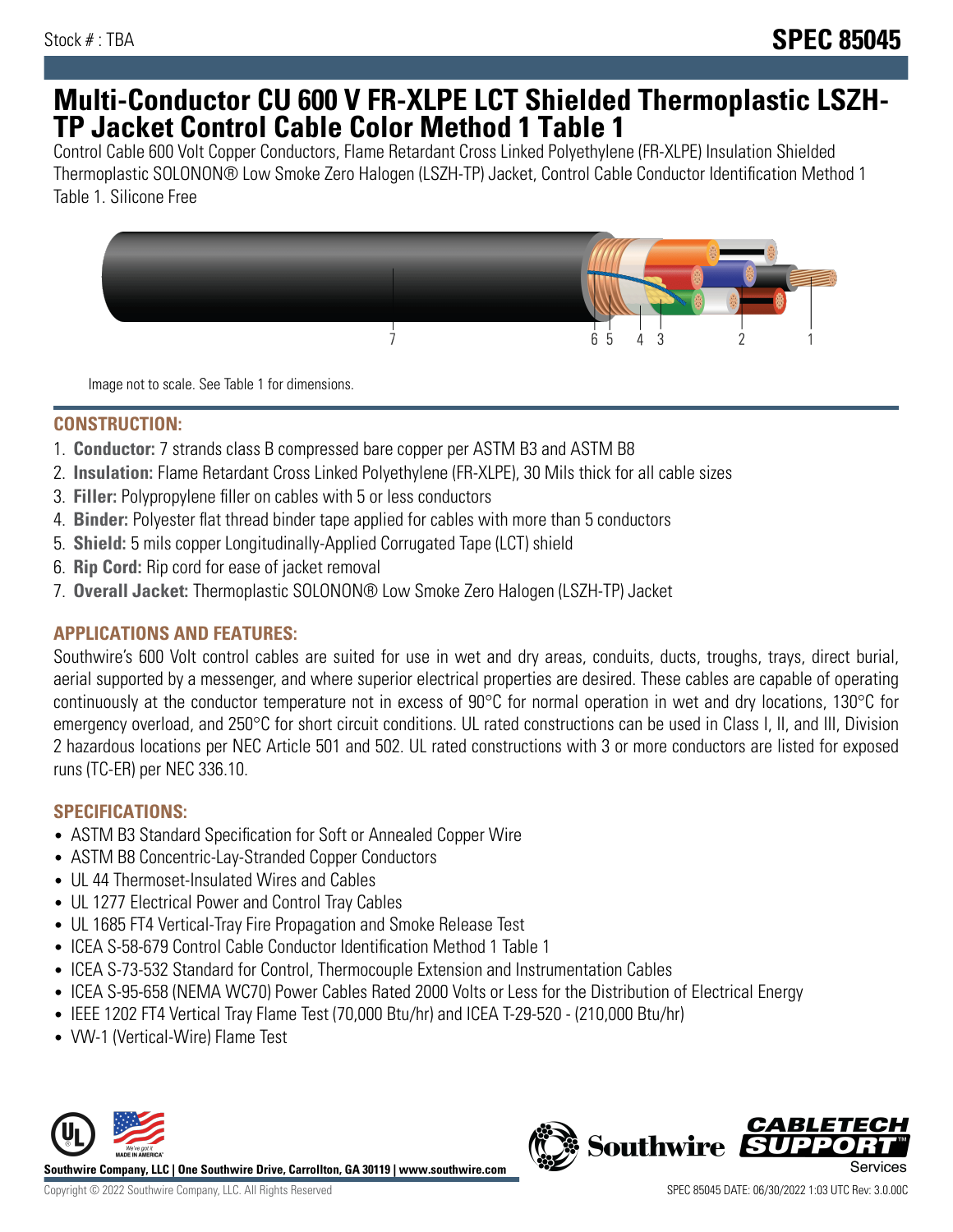#### **SAMPLE PRINT LEGEND:**

#### UL Listed

SOUTHWIRE E75755 {UL} XX AWG X/C FR-XLPE CDRS SHIELDED 90C LSZH JACKET SUNLIGHT RESISTANT DIRECT BURIAL 600V {MM/DD/YYYY} {SEQUENTIAL FOOTAGE MARKS} SEQ FEET

#### Non UL Listed

SOUTHWIRE XX AWG X/C FR-XLPE CDRS SHIELDED 90C LSZH JACKET SUNLIGHT RESISTANT DIRECT BURIAL 600V {MM/ DD/YYYY} {SEQUENTIAL FOOTAGE MARKS} SEQ FEET